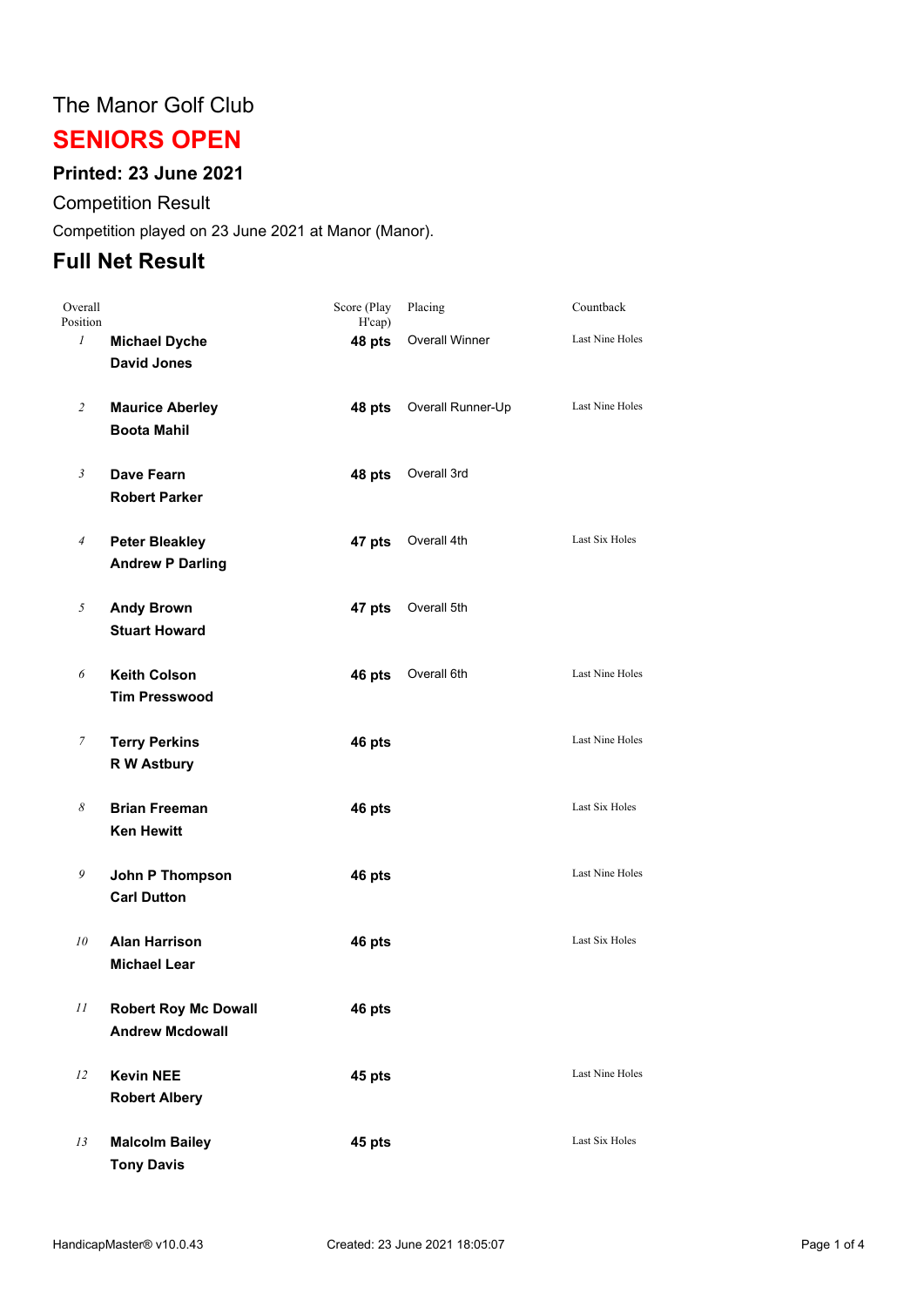| 14 | <b>Nigel Wilson</b><br><b>Colin Meredith</b>      | 45 pts | Last Nine Holes        |
|----|---------------------------------------------------|--------|------------------------|
| 15 | <b>Keith Hall</b><br><b>Richard Thompson</b>      | 45 pts | Last Nine Holes        |
| 16 | <b>Charles Dodd</b><br><b>Michael Price</b>       | 45 pts |                        |
| 17 | Jon D Wynter<br><b>Graham Allen</b>               | 44 pts | <b>Last Nine Holes</b> |
| 18 | <b>David Foster</b><br><b>Keith Maltas</b>        | 44 pts | Last Six Holes         |
| 19 | <b>Geoff G Cooper</b><br><b>Robert Massingham</b> | 44 pts | <b>Last Nine Holes</b> |
| 20 | M I Dufty<br><b>M J Staunton</b>                  | 44 pts |                        |
| 21 | <b>R Mike Cooper</b><br><b>Allan Hildreth</b>     | 43 pts | Last Six Holes         |
| 22 | <b>Kenneth Collie</b><br><b>Bob Houston</b>       | 43 pts | Last Nine Holes        |
| 23 | <b>William Graham</b><br><b>Trevor Culcheth</b>   | 43 pts |                        |
| 24 | <b>Paul Burch</b><br><b>J B Hubberts</b>          | 42 pts | Last Six Holes         |
| 25 | <b>David Finnemore</b><br><b>KP Taylor</b>        | 42 pts | Last Nine Holes        |
| 26 | <b>Mike McDermott</b><br>T J Doran                | 42 pts | Last Nine Holes        |
| 27 | <b>Graham Brackstone</b><br><b>Geoff Walker</b>   | 42 pts |                        |
| 28 | <b>Martin Hayward</b><br><b>Tom Moore</b>         | 41 pts | Last Nine Holes        |
| 29 | <b>Mark H Jones</b><br><b>Timothy Jones</b>       | 41 pts | Last Nine Holes        |
| 30 | <b>Gary Dorricott</b><br><b>Alan Holmes</b>       | 41 pts | Last Six Holes         |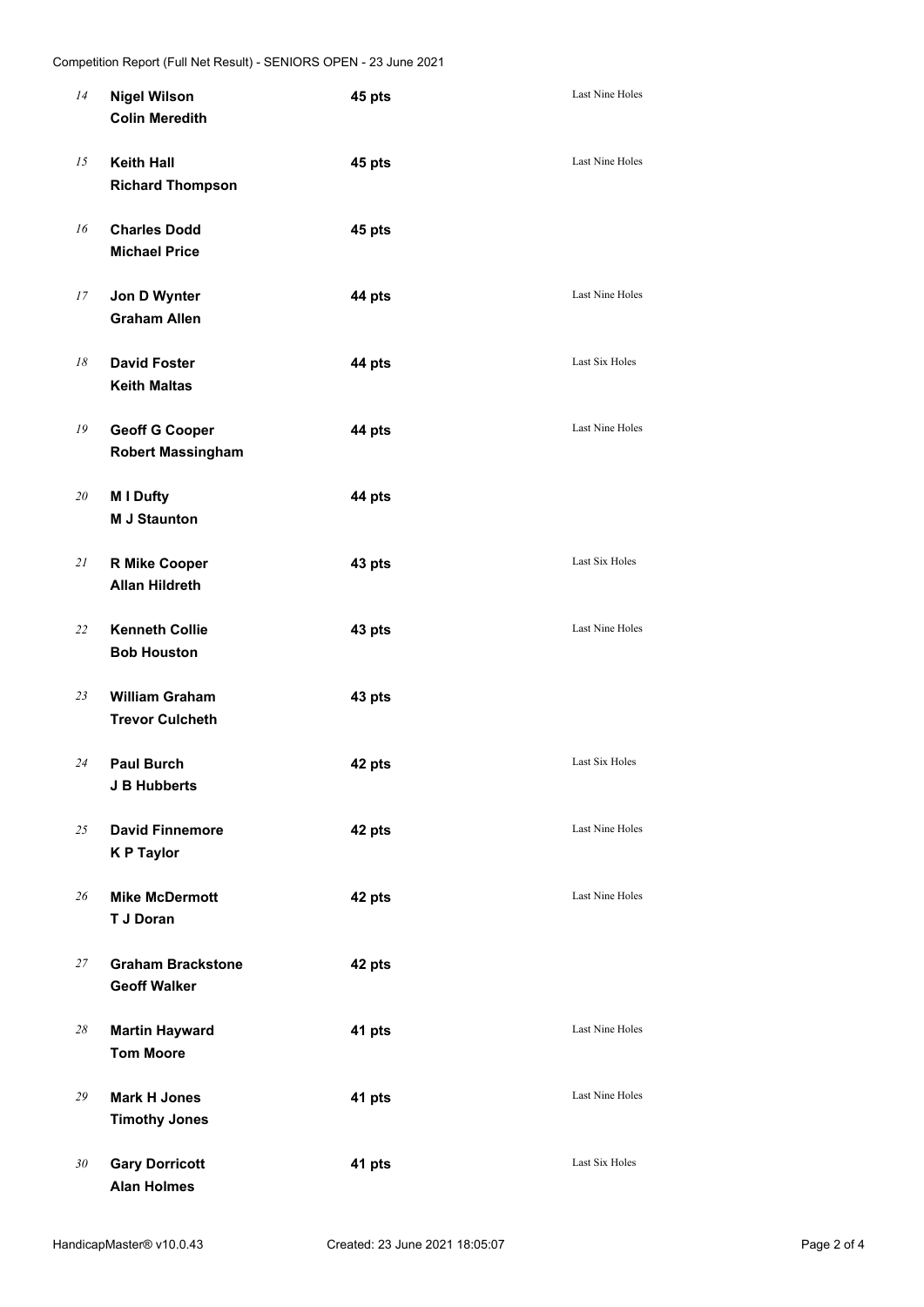| 31 | <b>Clive Pritchard</b><br><b>Michael C Williams</b> | 41 pts | <b>Last Nine Holes</b>  |
|----|-----------------------------------------------------|--------|-------------------------|
| 32 | <b>David Hill</b><br><b>Phil Brindley</b>           | 41 pts |                         |
| 33 | <b>Steve Seymour</b><br><b>Paul Davies</b>          | 40 pts | Last Three Holes        |
| 34 | <b>Dennis Simmons</b><br><b>Richard Lineham</b>     | 40 pts | Last Nine Holes         |
| 35 | <b>Gary Rowe</b><br><b>Philip Stazaker</b>          | 40 pts | Last Nine Holes         |
| 36 | <b>Frank Chapman</b><br><b>Kenneth Bentley</b>      | 40 pts | Last Nine Holes         |
| 37 | <b>Christopher Glover</b><br><b>Michael Whiting</b> | 40 pts |                         |
| 38 | <b>Steve Travers</b><br><b>Ken Taylor</b>           | 39 pts | Last Nine Holes         |
| 39 | <b>Chris Turner</b><br><b>Colin Kersley</b>         | 39 pts | Last Nine Holes         |
| 40 | <b>David Archibald</b><br><b>Peter Bennett</b>      | 39 pts | <b>Last Nine Holes</b>  |
| 41 | <b>David Evans</b><br><b>Terry Cregan</b>           | 39 pts |                         |
| 42 | <b>Jeffrey Rhodes</b><br><b>Robert Borsley</b>      | 38 pts | Last Nine Holes         |
| 43 | <b>Keith Martin</b><br>lan Preston                  | 38 pts |                         |
| 44 | <b>William Lakin</b><br><b>Geoffrey Sale</b>        | 37 pts |                         |
| 45 | David P Allen<br><b>Douglas Morley smith</b>        | 36 pts | <b>Last Three Holes</b> |
| 46 | <b>Philip Maitland</b><br><b>Steve Whitcut</b>      | 36 pts | <b>Last Nine Holes</b>  |
| 47 | <b>Peter Glover</b>                                 | 36 pts |                         |